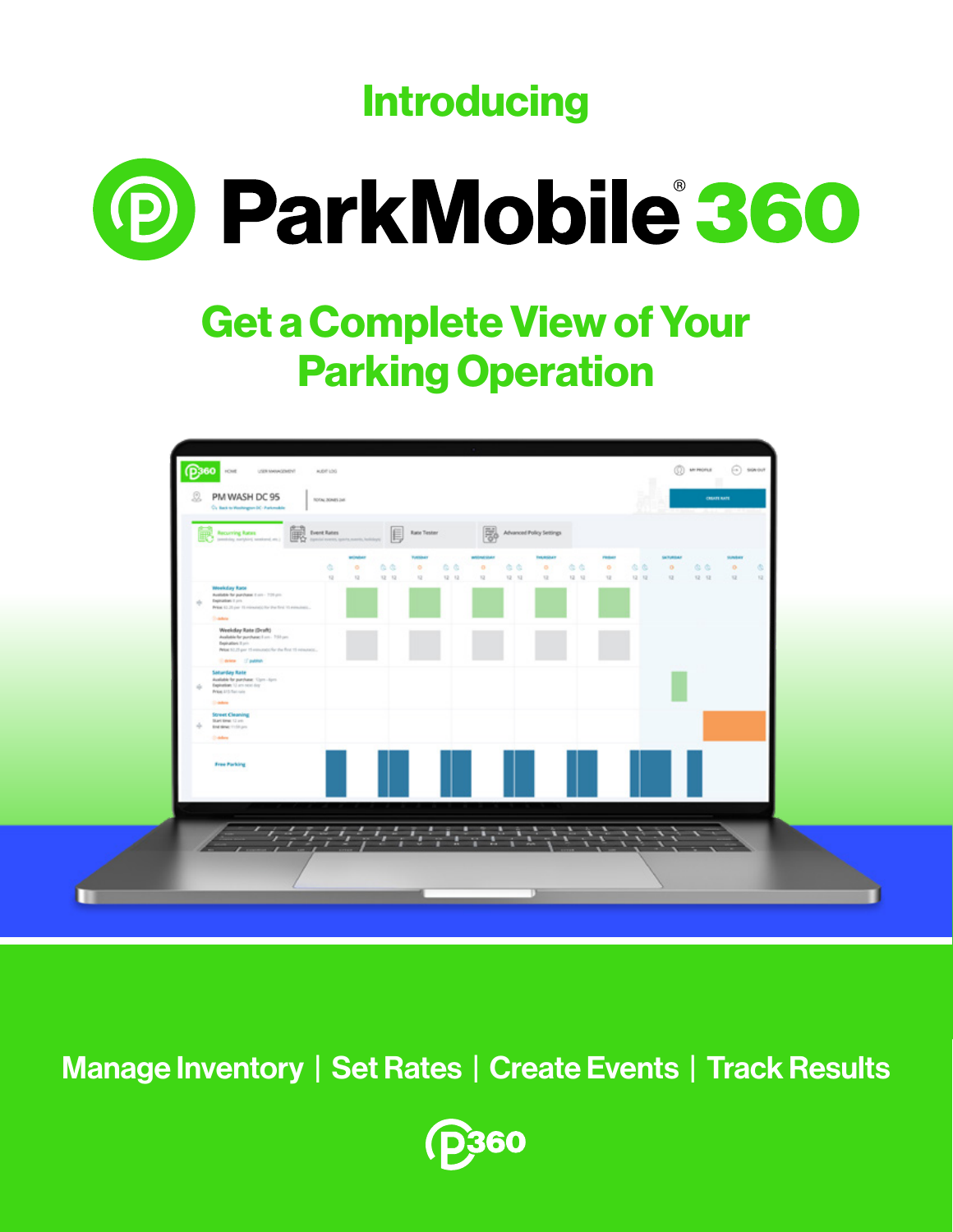# ParkMobile 360

ParkMobile 360 puts the power in your hands. From one easy-to-use web-based solution, you can manage your entire parking inventory, set preferences, adjust rates, create events and track analytics. Everything you need to keep your operation running efficiently while maximizing revenue potential and keeping customers happy. ParkMobile 360 gives you a smarter way to run your parking operation.



### Calendar View

ParkMobile 360 shows you daily, weekly and monthly calendar views of all your parking policies, making it easy to visually see all your parking rates and make the necessary adjustments.

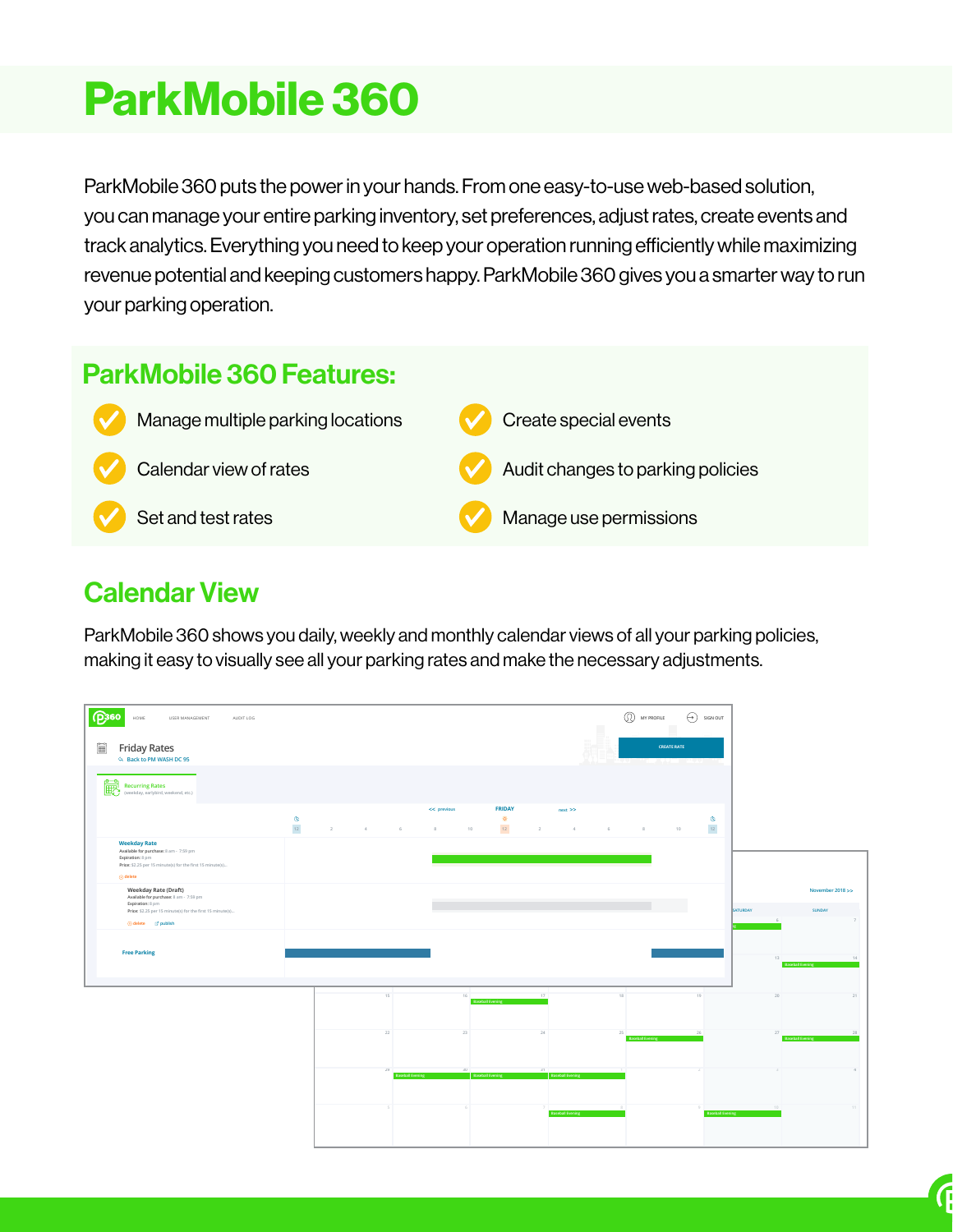### Rate Creator

With ParkMobile 360, you can quickly create rates for specific days, weeks or months. Is there a festival coming to town? New schedule for street cleaning? Streets closed due to a weather event? With ParkMobile 360, you just change and update your rates across different locations.



#### Policy Management Across Locations

ParkMobile 360 gives you a complete view of rates and policies across multiple locations. You can quickly apply policies from one location to another without having to rebuild a location's rate structure.

| <b>Select Policy/Location</b><br>PM WASH DC 95 |                                                   | $\checkmark$                   | <b>Move Selected Zones to</b><br>PM WASH DC 95 |  |
|------------------------------------------------|---------------------------------------------------|--------------------------------|------------------------------------------------|--|
| Search by zone number or name/description      |                                                   |                                |                                                |  |
| Find Zone(s)                                   | <b>Export CSV</b>                                 | 1-100 of 238 $\langle \rangle$ | Selected Zones (3)                             |  |
| Select Zones 1-100                             | Use shift-click to select a group of zone numbers |                                | Max limit: 100 zones                           |  |
| $+21280$<br>200 3RD ST SW W                    |                                                   |                                | 900 22ND ST NW W<br>2109                       |  |
| $+ 21281$<br>200 3RD ST SW E                   |                                                   |                                | 2114<br>2100 VIRGINIA AVE NW N                 |  |
| $+21282$<br>300 3RD ST SW W                    |                                                   |                                | 2116<br>2200 VIRGINIA AVE NW S                 |  |
| $+21283$<br>300 3RD ST SW E                    |                                                   |                                |                                                |  |
| $+21284$<br>400 3RD ST SW E                    |                                                   |                                |                                                |  |
| $+21292$<br>300 4TH ST SW W                    |                                                   |                                |                                                |  |
| $+21304$<br>200 6TH ST SW E                    |                                                   |                                |                                                |  |
| $+21209$<br>0 7TH ST SW W                      |                                                   |                                |                                                |  |
| $+21310$<br>0 7TH ST SW E                      |                                                   |                                |                                                |  |
| $+21311$<br>100 7TH ST SW W                    |                                                   |                                |                                                |  |

|                                            | <b>Move Selected Zones to</b>         |          |
|--------------------------------------------|---------------------------------------|----------|
| PM WASH DC 95                              |                                       |          |
| Selected Zones (3)<br>Max limit: 100 zones | Co Upload CSV X Cancel v Save changes |          |
| 2109                                       | 900 22ND ST NW W                      | X Remove |
| 2114                                       | 2100 VIRGINIA AVE NW N                | X Remove |
| 2116                                       | 2200 VIRGINIA AVE NW S                | X Remove |
|                                            |                                       |          |
|                                            |                                       |          |
|                                            |                                       |          |
|                                            |                                       |          |
|                                            |                                       |          |
|                                            |                                       |          |
|                                            |                                       |          |

edit (Draft)

#### Rate Tester

Before you push out a rate change, ParkMobile 360 gives you the ability to test that rate to make sure it is working properly and avoid any potential customer service issues.

| <b>Recurring Rates</b><br>(weekday, earlybird, weekend, etc.)     | <b>.</b><br>囲恐    | <b>Event Rates</b><br>(special events, sports, events, holidays) | <b>Rate Tester</b><br>瞗 | <b>Advanced Policy Settings</b> |
|-------------------------------------------------------------------|-------------------|------------------------------------------------------------------|-------------------------|---------------------------------|
| Rate tester<br>view all available rates for a given date and time |                   |                                                                  |                         |                                 |
| Start date 10/17/2018 [6] at                                      | am pm<br>9:00     | <b>RUN TEST</b>                                                  |                         |                                 |
| Available Rates (showing 7 of 7)                                  |                   |                                                                  |                         |                                 |
| Rate                                                              | <b>Time Block</b> | Price                                                            | Exploration             |                                 |
| <b>Weekday Rate</b>                                               | 15m               | \$2.25                                                           | 09:15 am                |                                 |
| <b>Weekday Rate</b>                                               | 30m               | \$2.50                                                           | 09:30am                 |                                 |
| <b>Weekday Rate</b>                                               | 45m               | \$2.75                                                           | 09:45am                 |                                 |
| <b>Weekday Rate</b>                                               | 1 <sub>h</sub>    | \$3                                                              | 10:00am                 |                                 |
| <b>Weekday Rate</b>                                               | 2h                | \$4.75                                                           | 11:00am                 |                                 |
| <b>Weekday Rate</b>                                               | 3h                | \$6.50                                                           | 12:00pm                 |                                 |
| <b>Weekday Rate</b>                                               | 4h                | \$8.25                                                           | 01:00pm                 |                                 |
| C LOAD MORE RESULTS                                               |                   |                                                                  |                         |                                 |

D)